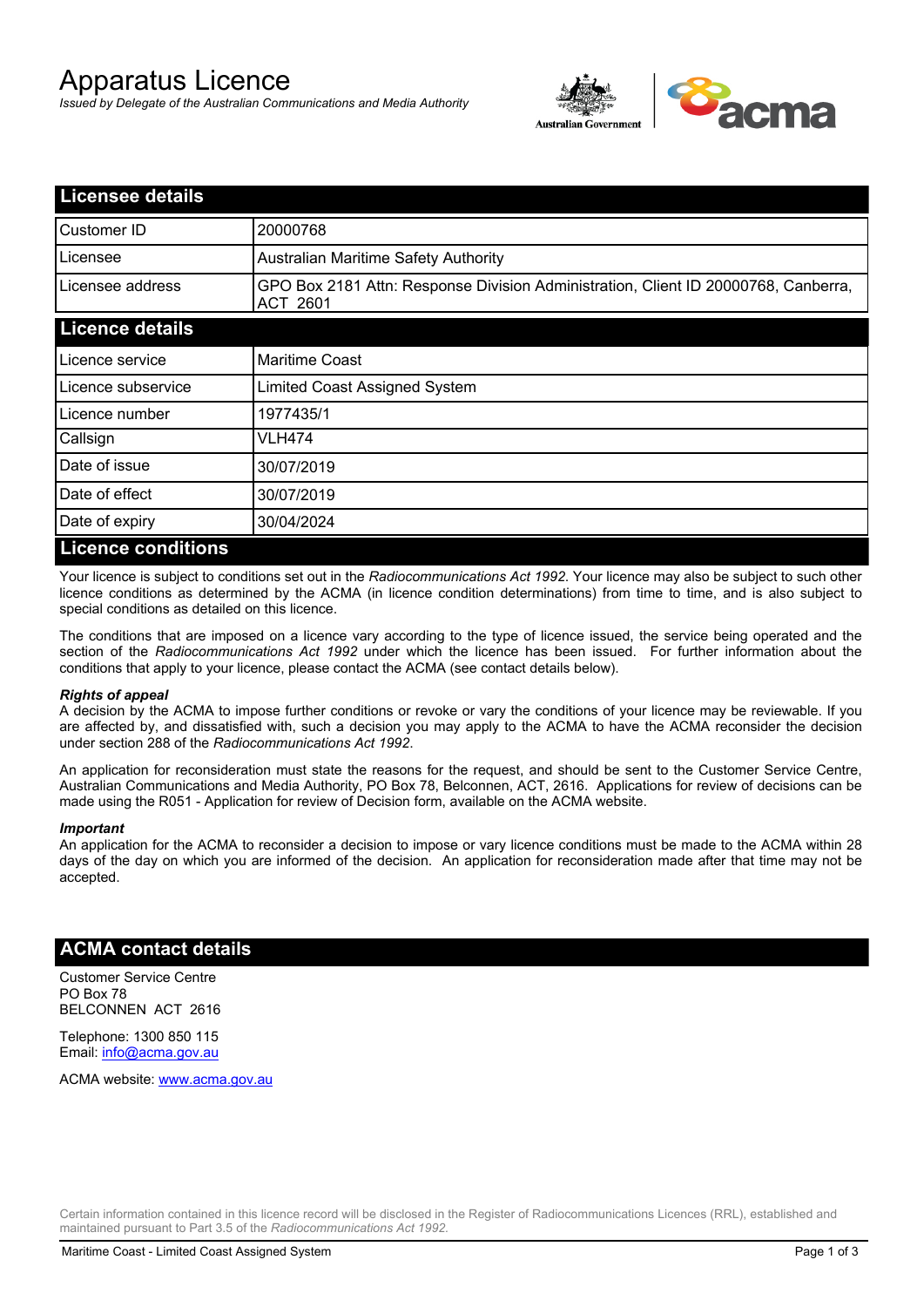# **Advisory Notes applying to licence no.: 1977435/1**

Conditions applicable to the operation of Limited Coast Assigned System authorised under this licence can be found in the Radiocommunications Licence Conditions (Apparatus Licence) Determination and the Radiocommunications Licence Conditions (Maritime Coast Licence) Determination. Copies of these determinations are available from the ACMA and from the ACMA home page (www.acma.gov.au).